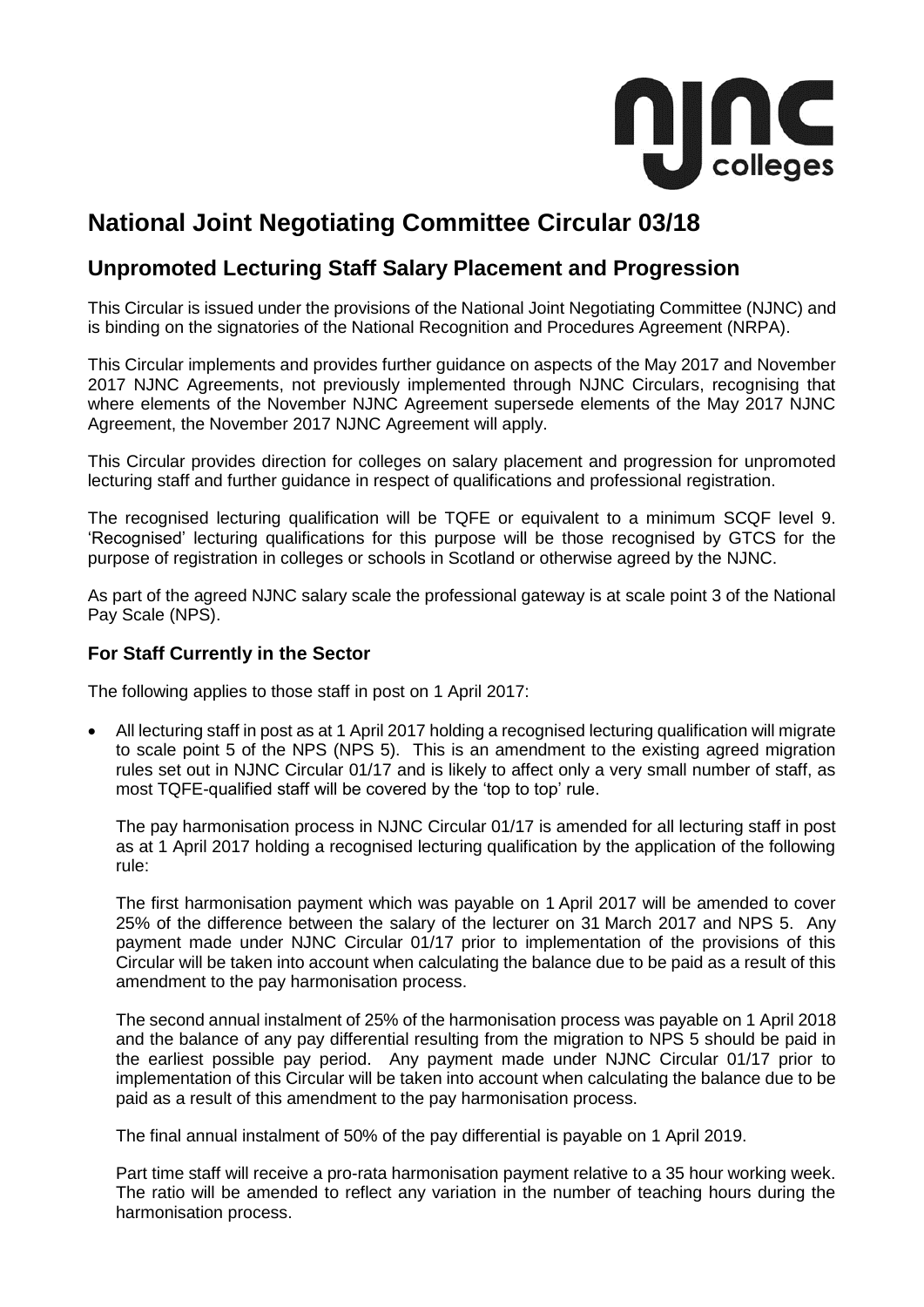• For those lecturing staff who achieve a recognised lecturing qualification before 1 April 2019, their migration point will be reviewed in the April following completion, and migration will be adjusted to NPS 5, harmonising to this point by 1 April 2019.

For those lecturing staff who achieve a recognised lecturing qualification between 1 April 2017 and 1 April 2018, the pay harmonisation process in NJNC Circular 01/17 is amended by the application of the following rule:

As at 1 April 2018 they will migrate to the first available point on the interim 2018 pay scale which has a final migration point of NSP 5.

Those lecturing staff who achieve a recognised lecturing qualification between 1 April 2018 and 1 April 2019 will migrate directly to NSP 5 on 1 April 2019. There will be no change to the harmonisation payments made with effect from 1 April 2017 and 1 April 2018.

Part time staff will receive a pro-rata harmonisation payment relative to a 35 hour working week. The ratio will be amended to reflect any variation in the number of teaching hours during the harmonisation process.

• Lecturing staff who do not hold a recognised lecturing qualification and who do not achieve this by 1 April 2019 are not affected by the qualification 'gateway'. There is however, an expectation that staff will achieve a recognised lecturing qualification and they will be given the same support to do so as new staff commencing employment after 1 April 2017 and as is outlined in the section entitled "*Support for Staff from College"* below.

Lecturing Staff in post on 1 April 2017 who have indicated a willingness to undertake a recognised lecturing qualification but who have not started the course will be given priority to enrol in such a course over staff commencing employment from 1 April 2019.

# **For Staff Commencing Employment from 1 April 2017 to 31 March 2019**

#### **Salary Placement on Appointment and Progression**

The current local arrangements for salary placement on appointment will apply until 1 April 2019. The NJNC will have agreed the principles of salary placement on appointment to be applied from 1 April 2019 and a Circular providing guidance on this will be issued in advance of that date. It is recognised, that to facilitate transferability of lecturing staff across the FE sector in Scotland, the principle of matching salary will apply.

If a lecturer achieves a recognised lecturing qualification whilst occupying a scale point lower than NSP 4, then upon achievement, the lecturer will move immediately to NSP 4 on the 1 April following completion.

Those lecturing staff who commence employment between 1 April 2017 and 31 March 2019 and who are undertaking a recognised lecturing qualification will be given the support as is outlined in the section entitled "*Support for Staff from College*" below.

Lecturing Staff commencing employment between 1 April 2017 and 31 March 2019 who have indicated a willingness to undertake a recognised lecturing qualification but who have not started the course will be given priority to enrol in such a course over staff commencing employment from 1 April 2019**.**

#### **For Staff Commencing Employment from 1 April 2019**

#### **Professional Gateway**

There is a contractual requirement for any lecturer commencing employment on or after 1 April 2019 and who does not hold a recognised lecturing qualification, to successfully complete such a qualification within two years of taking up a position in any Scottish FE college, subject to local